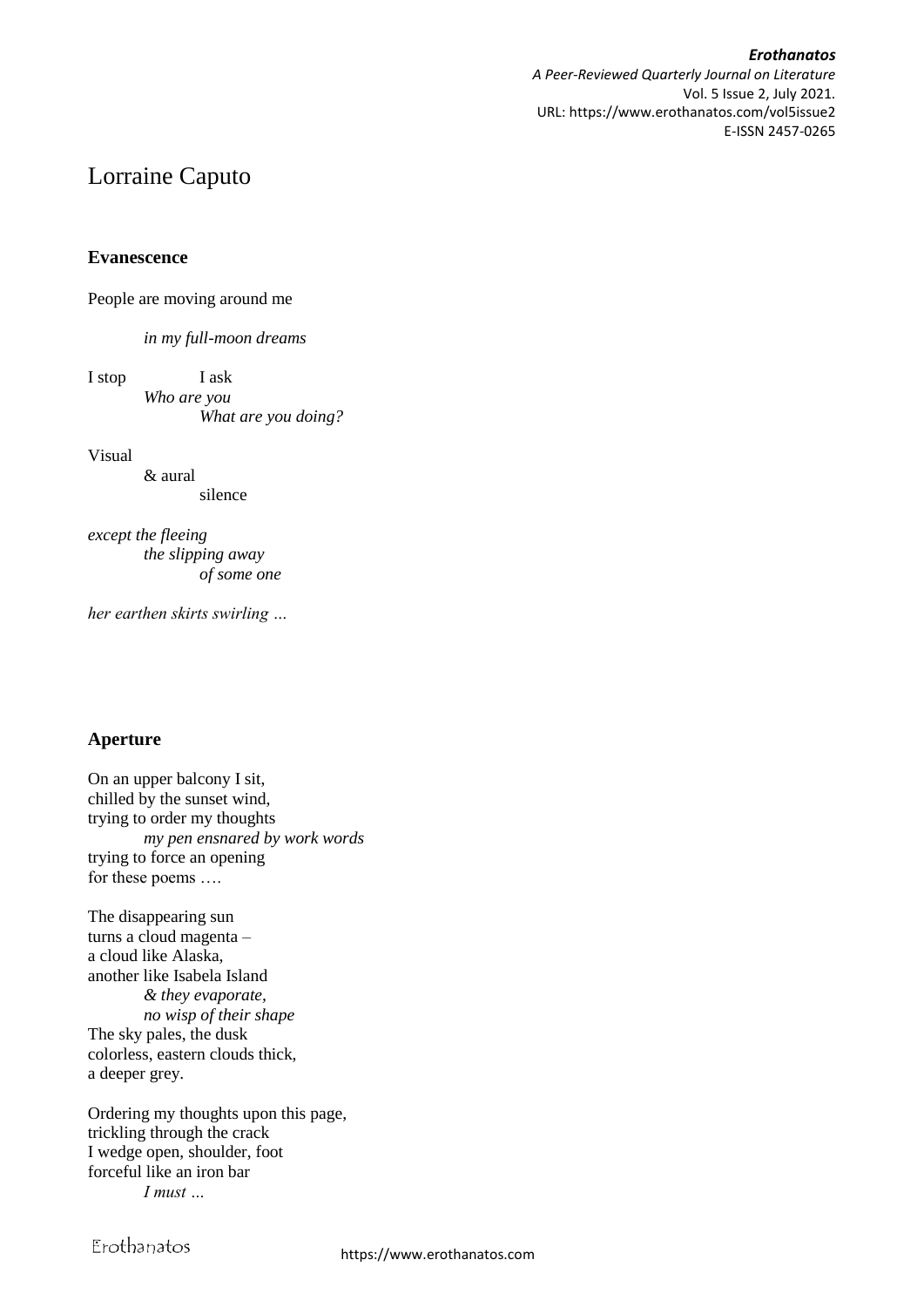not wanting to leave, not to let it snap close, I must not … *but those other words …*

## **Drifting**

The afternoon sun bathes the pale walls of my room. Window panes rattle.

I lie across my bed, embraced by the warmth. On edge of consciousness I drift, feeling the tremblings of Pachamama & her

gentle, playful tugs upon the silver cord of my solar plexus.

## **This Desert Road**

With each kilometer I abandon

a verdant valley carpeted with onion, corn, alfalfa, embroidered with vineyards & orchards

workers in the fields, cows grazing in pastures,

adobe homes the color of barren buttes on the far side of a thin river

**̶ ̶ ̶**

Along the side of this desert road a trio of metal crosses shed like the lizards that scurry across the hot sands

shedding to a newer,

Erothanatos